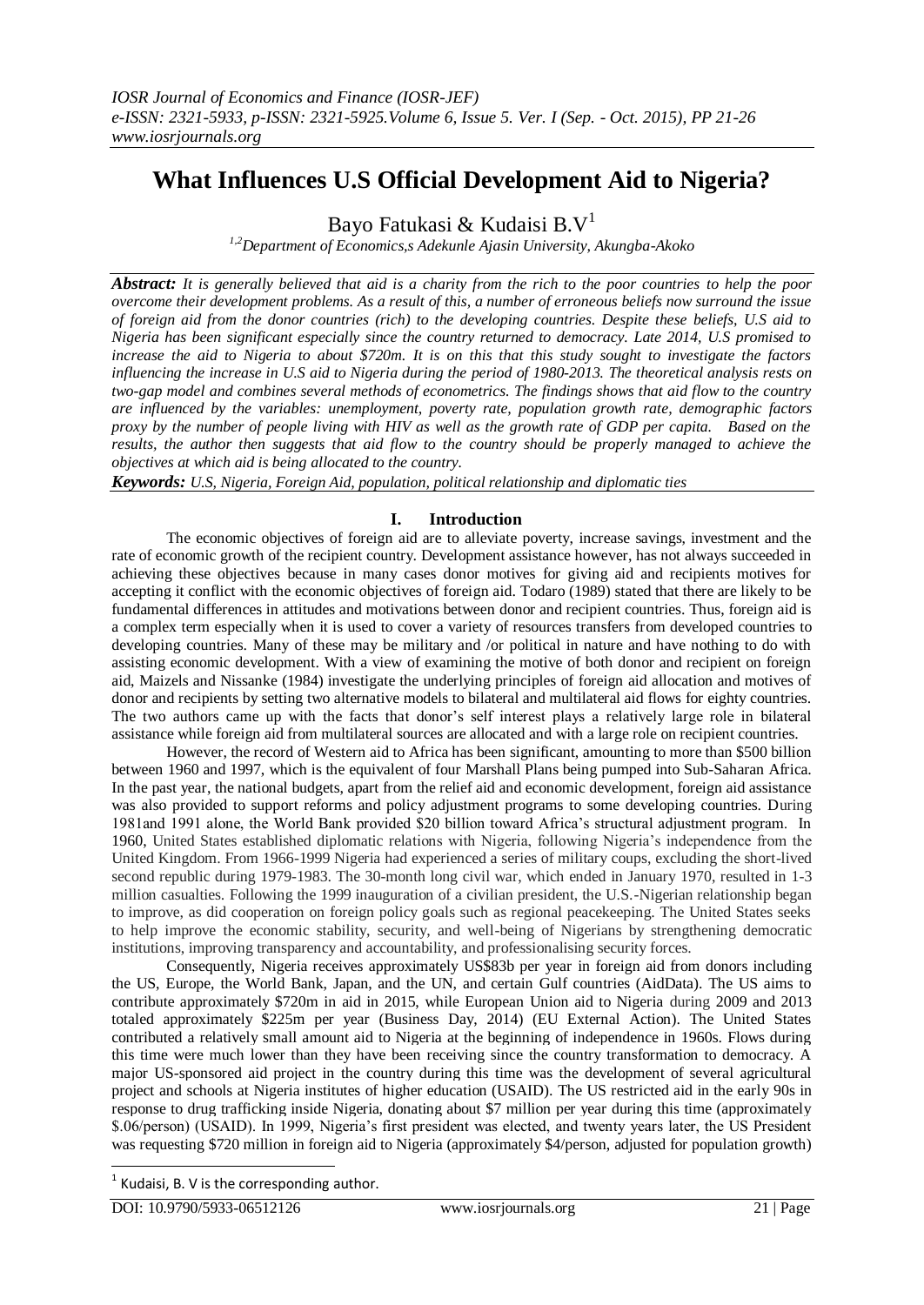(Business Day, 2014). US aid to Nigeria thus increased dramatically during the same period that Nigeria became a democracy.

Many today believe<sup>2</sup> that foreign aid whether bilateral or multi-lateral has not helped and cannot help to bring about the expected level of growth in Nigeria. These people believe and contend that despite the enormous foreign aid assistance received by Nigeria since independence, the level of development remained very low. From this foregoing statement, the following questions are put forward: (i) Is aid money to Nigeria justified? (ii) Should America continue to pump money in the form of aid to Nigeria? (iii) What determines the amount of aid to Nigeria from the donor countries? The reasons for this state of affairs pose a serious problem which begs for an answer, hence this study. The need for the answer becomes necessary so that Nigerian leaders and policy advisers would take necessary precautions on how to channel foreign aid, for maximum economic benefits and development of the country. Thus, this study aims at looking into the factor that determines U.S. foreign aid and its impact on the economic growth in Nigeria between the periods to 1980-2013. This research paper is organized as follows. Section one is the introduction/statement of the problem. Section two provides information on aid policy in Nigeria and the trend of aid to Nigeria. Section three provides a theoretical review and the review of related works on the study matter. Following is section four which comprise of the theoretical framework, methodology, model specification and data source. Section five consists of the discussion of the estimation results. Lastly section six gives a summary, conclusion and recommendations.

#### **II. Section Two**

#### **2.2 Foreign Aid in Nigeria**

Nigeria is Africa"s most populous country and the largest African contributor to peacekeeping missions, as well as a crucial global supplier of oil, and the fifth-largest supplier of U.S. crude oil imports. However, Nigeria"s inadequate infrastructure; perceived tolerance of public corruption; lack of incentives and policies to promote private sector development; and poor access to quality basic education and health services threaten progress and fuel the grievances, which amplify political unrest, in addition to ethnic and religious tensions. Further, a high poverty rate, coupled with a large population of unemployed and underemployed youth (42 percent of those between the ages of 15-24), and increased insecurity in the North, heighten the risk of escalating unrest. All these coupled with the bilateral arrangement between the country and U.S. can be factors which attract US to Nigeria along with other countries in Africa and beyond. U.S. assistance in Nigeria is aimed at promoting stability and foster democratic principles in a growing and diversified economy.

Particularly, U.S. assistance seeks to strengthen Nigeria"s democratic institutions and improve access to education and health services. U.S. assistance also promotes improved agricultural productivity, job expansion in the rural sector, and increased supplies of clean energy. In 1970, Nigeria was obligated a total of \$337,801,958 from the United States government in 2012, a decrease of 36% from last year's aid (\$459,895,683). The aid to Nigeria was obligated significantly higher than average for all countries in Sub-Saharan Africa (avg. \$67,761,170) and significantly higher than average for all countries in the world (avg. \$28,487,761). In the same 2008 and 2012 Nigeria was among the top ten recipient in Africa with \$516 and \$337 respectively and top twenty-five recipients of US aid in 2012. "My pet example is the 220 billion pounds (\$500 billion) of development assistance that has been stolen from this country since independence to date by past leaders." -Nuhu Ribadu, (2006). This shows the level of corruption in Nigeria.



**III. Literature Review**

-

<sup>&</sup>lt;sup>2</sup> See the spectator, January 25 2014.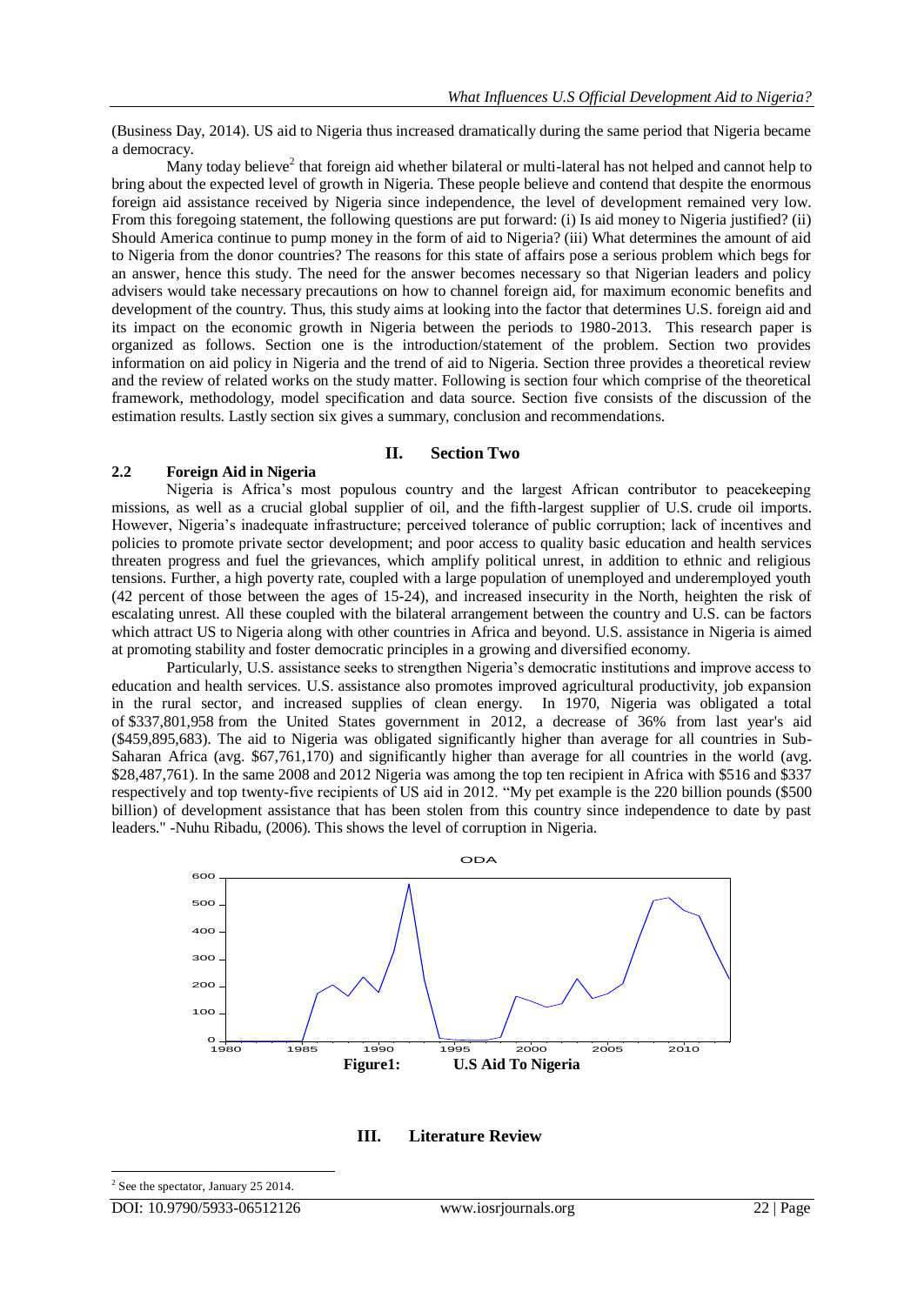Theoretically, studies on the effect of foreign assistance are ambiguous. They provide evidence on both the positive and negative effect. However, the positive aid-growth relation is mainly conditional. There are various factors which determine economic growth of a country. They include the quality of labour force, resources (natural and financial), capital, technology and the institutional setting of economic activities. Early economic growth theories in the 1950s and 1960s stressed that the basic problem for many developing countries was precisely capital formation in achieving economic growth. Thus these theories were in the view that development assistance was important for these countries to fill the finance gap and technology gap. More popularly, these gaps were known as saving gap and the trade gap. However, there are different views on the role of foreign aid in filling the savings gap and the trade gap and thus contributing to growth in developing countries. According to the Orthodox position, Chenery and Strout (1966), all capital inflows constitute net additions to a less developing country"s productive resources thus increasing its growth rate. This line of argument is based on the two gap models where these foreign capital inflows facilitated and accelerated growth by removing foreign exchange and domestic savings gaps.

#### **3.1 Review of Related Literatures**

The effectiveness of foreign aid is the subject of much debate in development economics. Some economists argued that aid does not significantly increase economic growth rates or improve (e.g., Boone, 1996). Others, on the contrary, believe it does, especially when the recipient country implements appropriate policies (e.g., Burnside and Dollar, 2000)<sup>3</sup>. Still others would argue, for example, that the effects of bilateral and multilateral aid are markedly different – while one type may promote growth and development, the other one may not. $4$ 

Armah and Nelson (2008) characterized the effect of foreign aid on the growth of Sub-Saharan African countries after correcting endogeneity problems that plague the estimation. The result shows that foreign aid promotes growth and good governance. The authors suggested that aid to Sub Saharan Africa is one way to achieve the UN"s Millennium goals. Asiedu and Nandwa (2010) examined the effect of education aid on growth and found that the effect of aid depends on the level of development of the recipient country (low and middle income) as well as the level of education at which aid is being targeted. In a similar paper by Okon, (2012) who employed two-stage least squares estimation to analyzing data from 1960-2010 in Nigeria found that there is a negative relationship between development aid and human development. This result implies that aid tends to worsen human development in Nigeria.

A study conducted by McGillivray (2005) demonstrated how aid to African countries not only increases growth but also reduces poverty. Furthermore, the author points out the important fact that continuously growing poverty, mainly in sub-Saharan African countries, compromises the MDGs (Millennium Development Goals) main target of dropping the percentage of people living in extreme poverty to half the 1990 level by 2015. His research econometrically analyzes empirical, time series data for 1968-1999. The paper concludes that the policy regimes of each country, such as inflation and trade openness, influence the amounts of aid received. In a similar study conducted by Olofin (2013) who re-examined the effects of different types of foreign aid on poverty level in eight West African countries between 1975-2010 employing both the first and second generation econometrics methods of panel unit root test, cointegration test and empirical estimators with heterogeneous slopes on some selected variables from the countries understudied, the econometrics analysis found that impacts of foreign aid on poverty in West Africa were minimal. This result means that the impact of foreign aid on poverty reduction in West Africa is insignificant.

Ouattara (2006) analyzed the effects of aid flows on key fiscal aggregates in Senegal. This paper utilizes data over the period of 1970 – 2000 and primarily focuses on the interaction between aid and debt. The author determined three main outcomes of his study. First, that a large portion of aid flows, approximately 41%, are used to finance Senegal's debt and 20% of the government's resources are devoted to debt servicing. Second, that the impact of aid flows on domestic expenditures is statistically insignificant, and third that debt servicing has a significant negative effect on domestic expenditure. As a result, his paper suggests that debt reduction could become a more successful policy tool than obtaining additional loans.

Addison, Mavrotas and McGillivray (2005) examined trends in official aid to Africa over the period 1960 to 2002. The authors largely emphasize the tremendous decrease in aid over the last decade which will have an impact on Africans living in poverty and the African economy as a whole. As a result of the shortfall in aid, the MDGs will be much harder if not impossible to be achieved. This paper concludes that aid in fact does promote growth and reduces poverty. Furthermore, it also positively impacts public sector aggregates, contributing to higher public spending and to lower domestic borrowing. Nevertheless, it is apparent that the

-

 $3$  Burnside and Dollar (2000) find that the effect of aid is conditional on some characteristic of the recipient country, such as the country's policy environment. <sup>4</sup> Ram, 2003; Cassen, 1994; Sender, 1999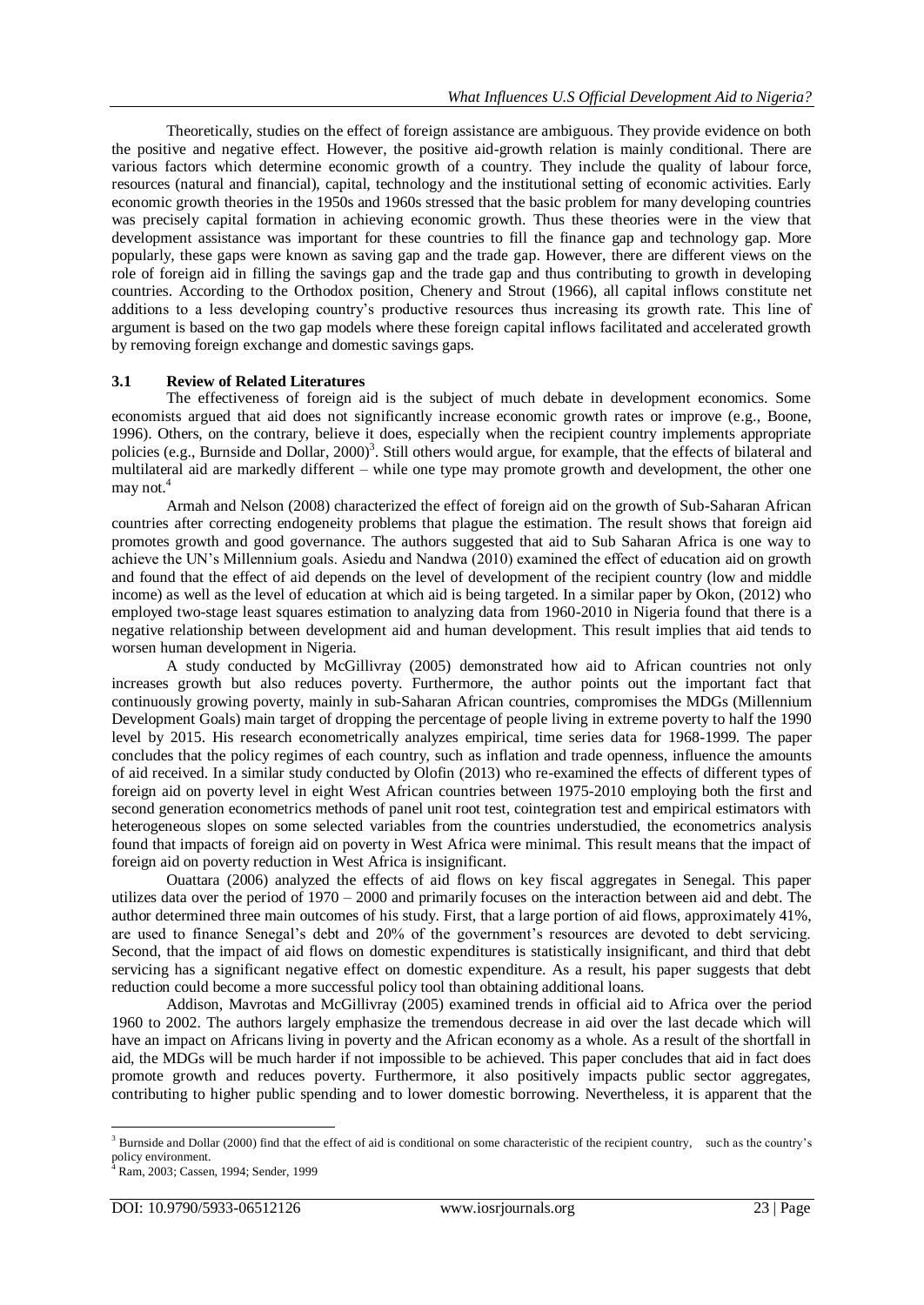MGDs cannot be achieved with development aid alone, but other innovative sources of development finance need to be explored as well.

Ekpo (2011) in his study examined the nature, scale, use and impact of aid flows to Nigeria during the period 2002-2008. The analysis shows that aid increased during the period 2004-2008 were partly due to the Paris Club debt forgiveness in the country and the aid impacted positively on GDP per capita during the period under review. Also, in a similar study conducted by Ekpo and Afangideh (2012), they examined the challenges, policies, principles, and impact of official development assistance (ODA) on economic performance in Nigeria from 1970-2010. The authors developed a small macro-econometric model to determine the impact of aid flows to key sectors like agriculture and manufacturing and their transmission effect(s) on the economy. Besides descriptive analysis, they utilizes three stages least squares (3SLS) estimation technique in a simultaneous equation model to analyse the results. The result of the growth equation shows there is a positive but insignificant relationship between ODA and economic development in Nigeria and also found a significant relationship between capital expenditure and economic development while oil revenue indicated a negative relationship with agricultural output.

In another study conducted in Nigeria, Kolawole (2013) examined the impact exacted by foreign assistance in the form of official development assistance (ODA) and foreign direct investment (FDI) on real growth in Nigeria over the period 1980 to 2011. Using the Two-Gap model and various econometric techniques which include Augmented Dickey Fuller (ADF) test, Granger causality test, Johansen co-integration test and Error Correction Method (ECM), empirical results reveal that there is no-causality between any pair of the variables. Findings of the study also established a negative relationship between FDI and real growth as ODA exacts no impact on real growth in the country. Eregha (2009) examined the growth and determinants of foreign aid allocation to Nigeria. Using OLS method of estimation with an autoregressive model to examine the short run and long run coefficients of the determinants, the study shows that most of the variables used: national income per capita, total debt service, population and domestic saving all have positive impact on foreign aid.

In summary, the literature on the determinants of foreign aid is very scanty, especially on Nigeria. Eregha (2009) only looked at the total inflow of aid to Nigeria without considering the direction of flow. Thus, this study seek to look at the determinants of US ODA flow to Nigeria since US is one of the largest donor of aid to the country. However, the findings of the studies reviewed in term of aid-growth analysis can be sensitive to the period of analysis and may change if the period of analysis covers a larger number of years. Also, the factors that influences donor countries to recipient countries may not be limited to what Eregha considered in his study. Thus, this study will contribute to the existing literature by including the level of poverty rate, unemployment rate, government policy, and people living with HIV will be used to capture demographic variable in the model.

## **IV. Theoretical Framework And Methodology**

## **4.1 Theoretical Framework**

The complex nature of the word-foreign aid can be noticed in the academic researches and scholars debates. It is common for scholars to focus on certain perspectives of aid and policy frame works instead of developing consistent foreign aid theories (Van der Veen, 2011). Consequently, it has not yet been a separate developed theory for foreign aid in various academic literatures. It should also be noted that foreign aid has been a central issue in international finance since the last six decades (Shaw, 2011 & Moyo, 2009). However, following the work of Chenery and Strout (1966), two-gap model will be considered. The "two gap model" supports the hypothesis of investment-limited growth based on the Harrod-Domar model which assumes a specific amount of investment to increase growth.

# **4.2 Model Specification**

## **Econometrics Model**

The econometric model which is used to analyse the factors influencing foreign aid uses a single equation model. The dependent variable is foreign aid and the explanatory variables lagged for one year are gross domestic product growth rate, population growth rate, poverty level, unemployment rate and people living with HIV in the country. The analysis was made by lagging the explanatory variables for one year so as to maintain a reasonable number of the degrees of freedom given the problem of data. Explanatory variables are lagged because the current foreign aid is dependent on the behaviour of these variables in the previous year. Furthermore, the analysis of the impact of foreign aid has been made by differentiating its impact on GDP growth rate during 1999 and 2013. This was made by estimating the interaction term between foreign aid and the time dummy for aid in order to determine the influence of foreign aid on GDP growth in the year under study.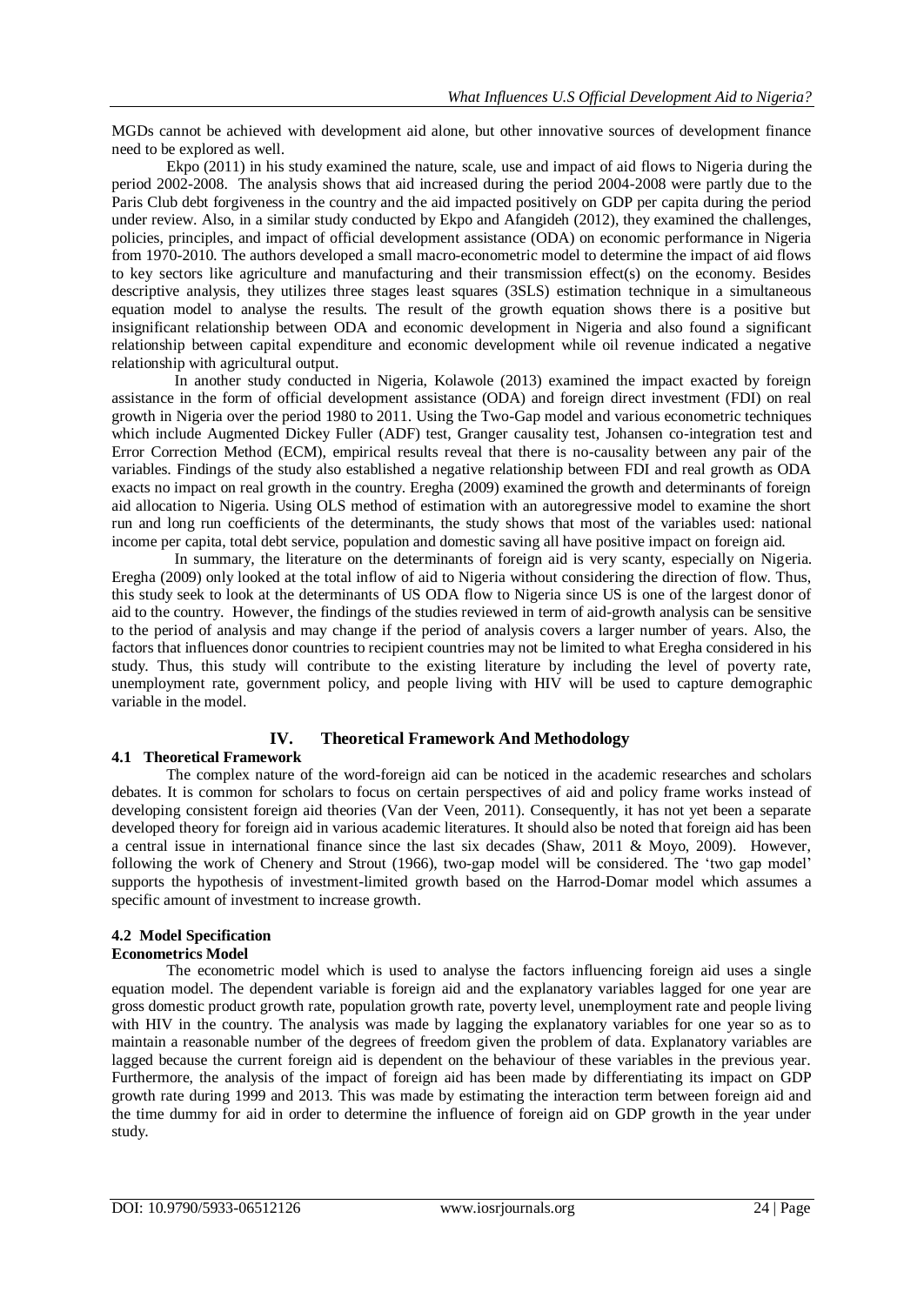# **Determinants of Foreign Aid in Nigeria**

……………4.1

#### **Where,**

U.S.ODA is the foreign aid assistance from U.S to Nigeria. UNEM is the rate of unemployment in Nigeria. GRGDPPC is the gross domestic product growth rate is used to capture the level of economic growth in the country. POPGR is the population growth rate. POVR is poverty headcount ratio at \$2 a day (PPP) (% of population) while PPHIV is the total number of people living with HIV, (% of population ages 15-49). This is included in the model because one of the U. S reasons of foreign aid to Nigeria is to reduce the HIV infection in the country.  $\mu$  is the stochastic error term and  $\alpha$  is the coefficients to be estimated.

## **4.3 Estimation Techniques**

Since this study involves time series data, OLS and unit root test is employs to check the stationarity of each of the variable used through the use of Augmented Dickey-Fuller (ADF) test. ADF is employs to avoid the problem of spurious regression thereby subjecting the variables to unit root test in order to determine their order of integration. The general form of ADF test equation is in the following forms.

……………………………..4.2 1 *n t*

Where *Y* is a time series, *t* is a linear time trend,  $\Delta$  is first difference operator,  $\beta_0$  is a constant, *n* is the

optimum number of lags in the dependent variable and  $\varepsilon$ <sub>t</sub> is a random error term or white noise. Though, time series data are always non-stationary, they are usually stationary at first difference where the variable(s) will be integrated of order I(1). A unit root test is conducted to confirm the stationarity of the variables. In order to make inferences, critical values of 1%, 5% and 10% are used. The null hypothesis is that there exists a unit root (non-stationary) that is H<sub>0</sub>:  $\delta$  =0 against the alternative hypothesis, H<sub>1</sub>:  $\delta$  <0 that the time series is stationary (i.e no unit root). The decision is that if  $H_0$  is rejected, it means that  $Y_t$  is a stationary time series around a deterministic trend. **Determinantsof Portign Ald in Nigeria**<br> *U.S.ODA* =  $\alpha_c = \alpha_c U / N \Delta M + \alpha_c (GRODPPC + \alpha_c P OPRK + \alpha_c P P N K + \alpha_c P P P W K + \mu$ <br>
Where  $U.S. ODA = \alpha_c = \alpha_c U / N \Delta M + \alpha_c (GRODPPC + \alpha_c P OPRK + \alpha_c P P P H V + \mu$ <br> **Where**  $U.S. ODA$  is the foreign and assistance from U.S. **Example 18 In the UK is the UK and the Set in the Set increased in the set of the decomptom (SCR) and a sistance from U.S. to Nig 10 HA 4.1**<br> **All CDDA** is the foreign aid assistance from U.S. to Nig 10 HA 1.<br> **CDDPC** is *Yhat Influences U.S Official Development Aid to Nigeria***<br>
<b>The of Porcign Aid in Nigeria**<br>  $-a_n + a_n V/NEM + a_n GRGDPPIC + a_n POPGR + a_n POVR + a_n PPHV + \mu$ <br>
4.1<br>
4.1<br> **YODA** is the foreign tid assistance from U.S to Nigeria. UNLIM is the rate o 

## **4.5 Sources of Data**

The unemployment rate data are source from World Economic Outlook (WEO) database. US foreign aid to Nigeria are obtained from US overseas Loans and Grants to Nigeria (www.usforeignaid.findthebest.com/1/127/Nigeria) USAID 2012. The data on oil and non-oil revenues in Nigeria are from Central Bank Statistical Bulletin. Others are from World Development Indicators (2014).

| Table 1 Unit Root Test Result (ADF)    |             |                 |          |  |
|----------------------------------------|-------------|-----------------|----------|--|
| Augmented Dickey-Fuller Unit Root Test |             |                 |          |  |
| Variable                               | ADF         | Critical values | Decision |  |
| <b>ODA</b>                             | $-4.645429$ | $-3.5578***$    | I(1)     |  |
| <b>UNEM</b>                            | $-7.3623$   | $-3.2124***$    | I(1)     |  |
| <b>POPGR</b>                           | $-4.5317$   | $-3.5581**$     | I(1)     |  |
| <b>POVR</b>                            | $-6.4588$   | $-3.2123***$    | I(1)     |  |
| <b>GRGDPPC</b>                         | $-4.8622$   | $-3.2096***$    | I(0)     |  |
| <b>PPHIV</b>                           | $-3.9880$   | $-3.2253***$    | I(2)     |  |

| V. | <b>Discussion Of Results</b>        |
|----|-------------------------------------|
|    | Table 1 Hnit Root Test Result (ADF) |

Note: \*\*\*\*\* indicate significant at 5% and 10% respectively.

Author"s computation from the estimation result

The ADF result above shows that almost all the variables are stationary at first difference except *GRGDPPC* and *PPHIV* which are significant at level and second difference respectively with the assumption of constant and trend.

The  $\mathbb{R}^2$  value of the regression analysis indicate that unemployment rate, poverty rate, number of people living with *HIV/AID*, the growth rate of *GDP* per capita, and population growth rate accounts for 50% of total variation of the foreign aid from U.S to Nigeria. The result showed a statistically significant relationship between population growth rate and foreign aid to Nigeria. The number of people living with *HIV/AID* is positive. This means that the U.S aid to Nigeria increases as long as the number of people with *HIV/AID* increases in the economy. This result is counter intuitive because the number of people with *HIV/AID* is not expected to influence the amount of *AID* to the economy as this will have an influence in the economy especially if the effected people are working population there will be a reduction in the number of labour/capital